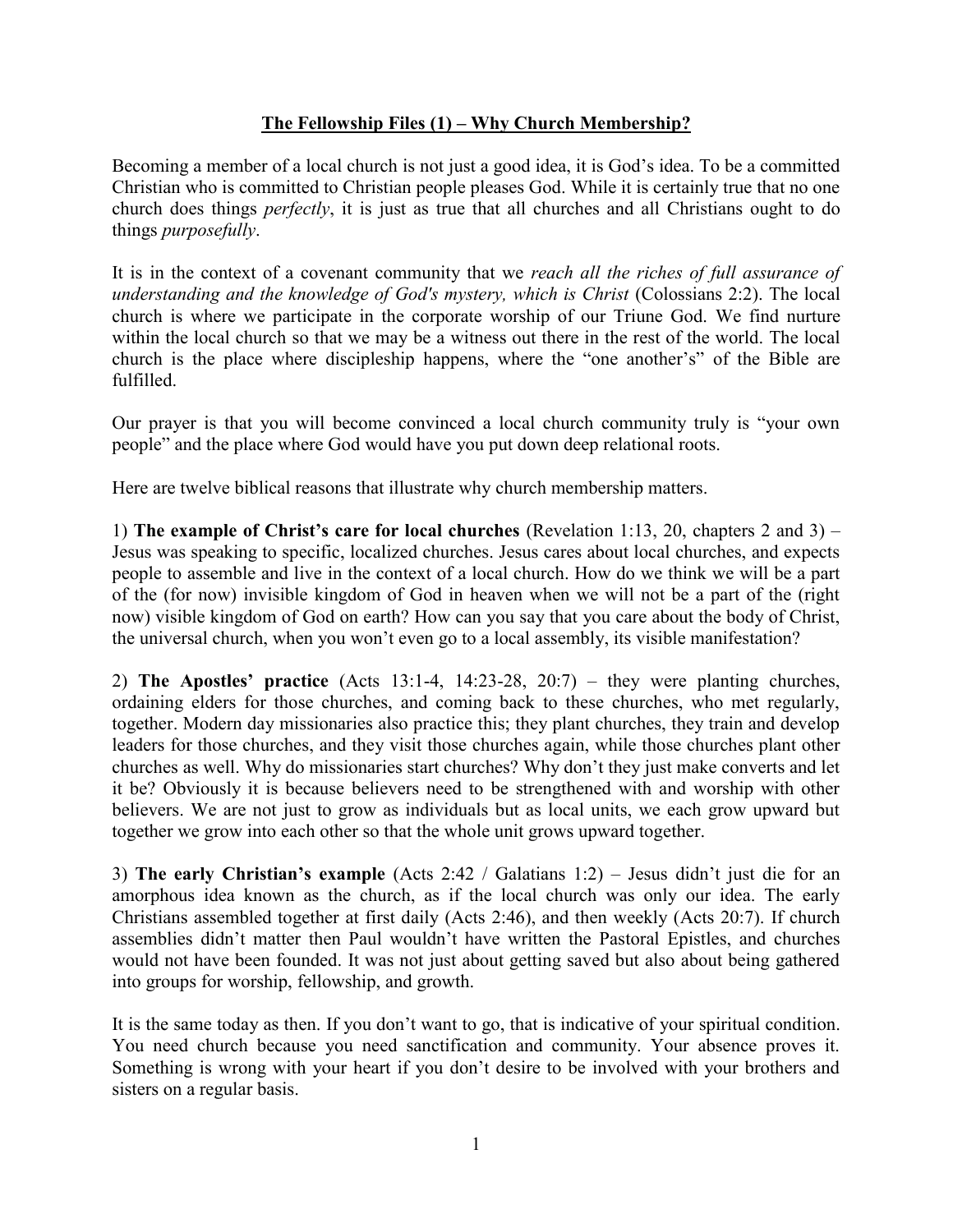4) **The focus of the New Testament epistles –** In the first 11 chapters of Romans, Paul talks about the Gospel, God's righteousness, our sin, our salvation, our sanctification, God's sovereignty, and enough theology to last a lifetime. Then Paul gives this amazing doxology in 11:33-36. In light of all of that, Paul then goes on to tell us what to do with all that knowledge. First, in vs.1-2 he says we must give ourselves to God, and not act like the world, but be transformed by a new way of thinking. However, Paul doesn't leave us there with that command without giving us an outline of what that looks like in practice. What does gospel-transformed thinking look like? He goes on to describe life in the local church.

In Ephesians chapters 1-3, Paul describes the glories of the Gospel, and the wonder of the universal Church, the whole body of believers in the world. In chapters 4-6, Paul then goes on to describe the functioning of a local church. Chapter 4 starts by telling us that we must walk worthy of the Gospel and speaks of our common faith. Then Paul speaks of ministry gifts, with pastors equipping the saints for ministry, members building up the body, unity, maturity, speaking the truth in love so the body can grow, and each individual part working. Vs.11-16 makes it clear that a "worthy walk" is not as full as it should be if we are not connected to a local body. Paul expects that a "walk worthy of the calling" is a walk lived in the local church. Chapter 5 speaks of walking in love, discerning God's will, and being continually filled with the Spirit in terms of a local assembly (vs.1-21). The way we are to continue to be filled with the Spirit in the context of community. Paul teaches that marriage, church, and God are all connected. The commitment to one and the others are all mirrored by each other (vs.22-33).

In Philippians Paul says we must conduct ourselves in a manner worthy of the Gospel of Christ and speaks in terms of "striving side by side for the faith" (1:27). He then develops that further in chapter 2 (vs.1-4), exhorting us to be like Christ in so doing (vs.5-11). In chapter 3, Paul urges us to follow those who are walking in obedience and tells us that we will be given more light as we fellowship with those who are doing what they know is right and staying away from those who use grace as a license to do what they want (vs.15-19). In chapter 4, Paul teaches us that even in church disputes God can bind us together in peace (vs.1-9). He shows that corporate giving is important (cf. 1 Corinthians 16:2-3), it is a sign and a means of blessing (vs.10-19). God supplies needs through the local church.

Certainly private, personal bible study, worship, and prayer, etc. are all very important things for each individual believer to be doing outside the corporate church, in daily life. Yet the local church community is every bit as vital for the life of each believer. People that spend their lives on the fringe of local church life, without making biblical commitments to a local church, need to be exhorted and encouraged to walk in a manner worthy of God who has called them.

5) **The inherent imperative** (Hebrews 10:25) – When God called you into fellowship with Jesus (1 Corinthians 1:9), He also called you into fellowship with the whole family, the body of Christ (1 John 1:1-3), and He called you into a local expression of that fellowship (1 Corinthians 5:4). The New Testament uses many metaphors for the gathering of a church through its local expression: a family and a fellowship, a body and a bride, a people and a temple, a lady and her children.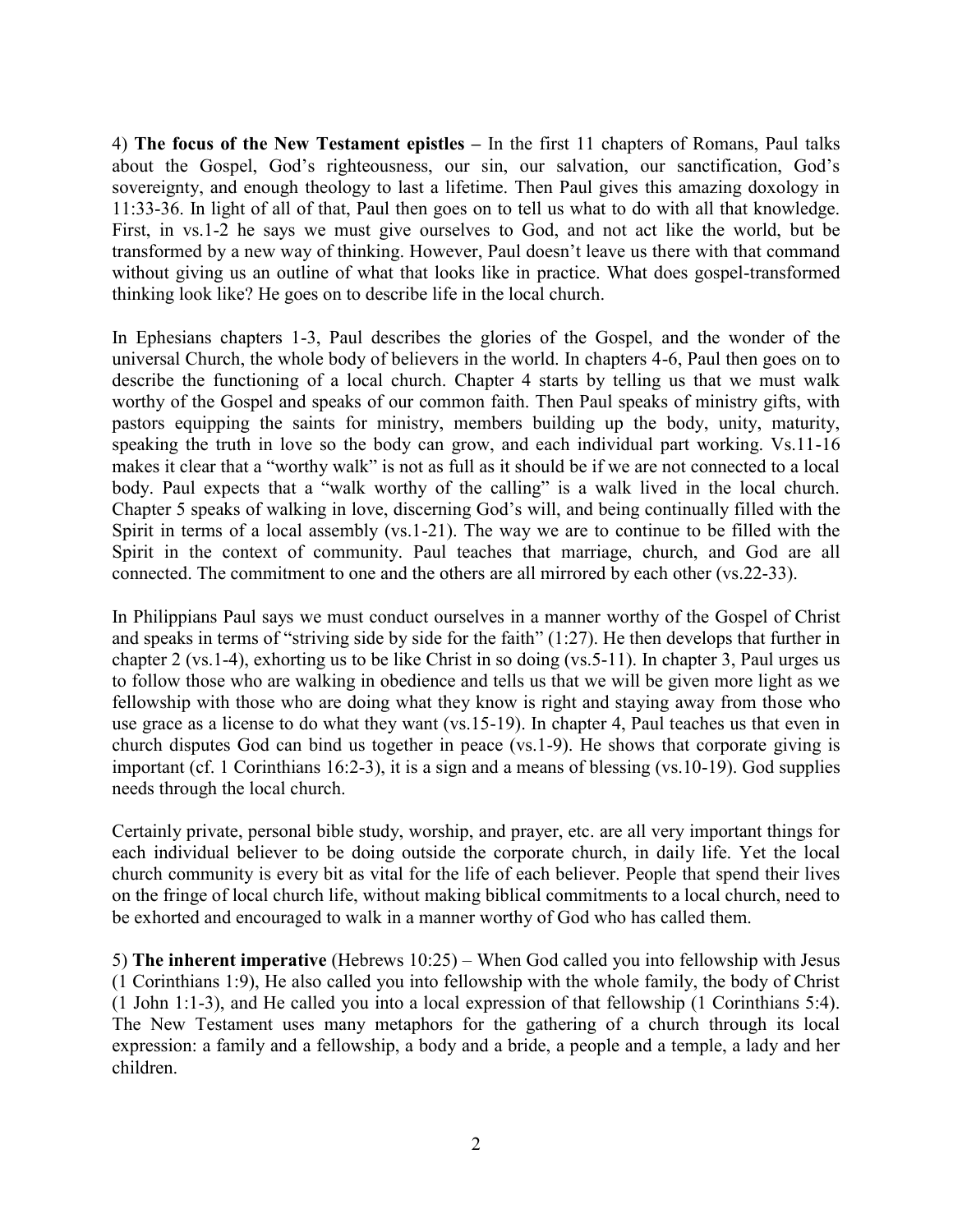Never does the New Testament conceive of the Christian existing on a prolonged basis outside the fellowship of the church. We join a local church because a local church is the expression of what Christ has made us – a member of the body of Christ. Yes the New Testament does in some places refer to the universal Church (all Christians everywhere), but the bulk of the references have to do with the local church. Those are the people who gather together to sing and worship together, to hear the Word preached, to pray together, to live and grow amidst each other and together, and to practice baptism and the Lord's Supper together.

The relationship between our membership in the universal Church and our membership in the local church is a lot like the relationship between justification (the righteousness God gives us through faith) and sanctification (the actual practice of righteousness in our daily lives). Those whom God justifies will also be heading toward sanctification. Those whom God calls into His family will grow in fellowship with that family. A person who happily goes on living in unrighteousness calls into question their salvation (cf. Romans 6:1-18, 8:5-14 / James 2:14-15 / more on this in sessions 4, 8, and 9). So it is with those who refuse to commit to a local church.

6) **The church's community benefits** (Romans 12:3-6a) – You believe (vs.3), you belong (vs.5), you are worth something (vs.4), and you are competent (vs.6a). That doesn't mean that your gifts cannot be or do not need to be developed. That doesn't mean you are in absolute charge of their demonstration (you want to "do them" at this certain time or in this certain way). That doesn't mean you are distinct (the only one with such gifts). It means you show your devotion to the church by the use of those gifts (cf. 1 Corinthians 12:4-7). To not be involved in a local church means that you are depriving the church of your gifts.

What's my ministry? How can I serve? What is my spiritual gift? How can I make a difference? We encourage you to simply build relationships with those in the church. Make an effort to get together with others for lunch after church. Begin cultivating true friendships that will lead to accountability. After making such friendships, one will be drawn into the ministry network of friends. Even if that doesn't happen, being a friend is a very needful ministry in itself. It is about giving first. If you try to make people be your friend, you're going to have trouble finding friends. If you look to be a friend, you'll find them everywhere.

7) **The providence of God** (1 Corinthians 12:11, 18 / Galatians 6:1-10) – it is God's will that believers assemble together, and learn to love and depend on each other for growth. He has orchestrated the idea and biblical implementing of what a local church is. It is where you can develop actual relationships rather than imaginary ones. Weak as some churches are, they are still made up of living people who come together. The believer who becomes engrossed in media for ministry isolates himself from other believers while imagining relationships that are actually not there. Media ministries have their place, but they will not be able to be there when your child experiments with drugs, or your spouse dies, or your business goes down the drain. They cannot pray for you as well as someone who actually knows and lives among you.

8) **The commitment to family** (Colossians 1:17-18, 2:2, 19, 3:10-16) – Colossians is a parallel epistle to Ephesians. In chapter 1 (vs.28) Paul says that he is warning everyone, teaching everyone, and desires maturity for everyone. He toils mightily for this (vs.29). Looking at verse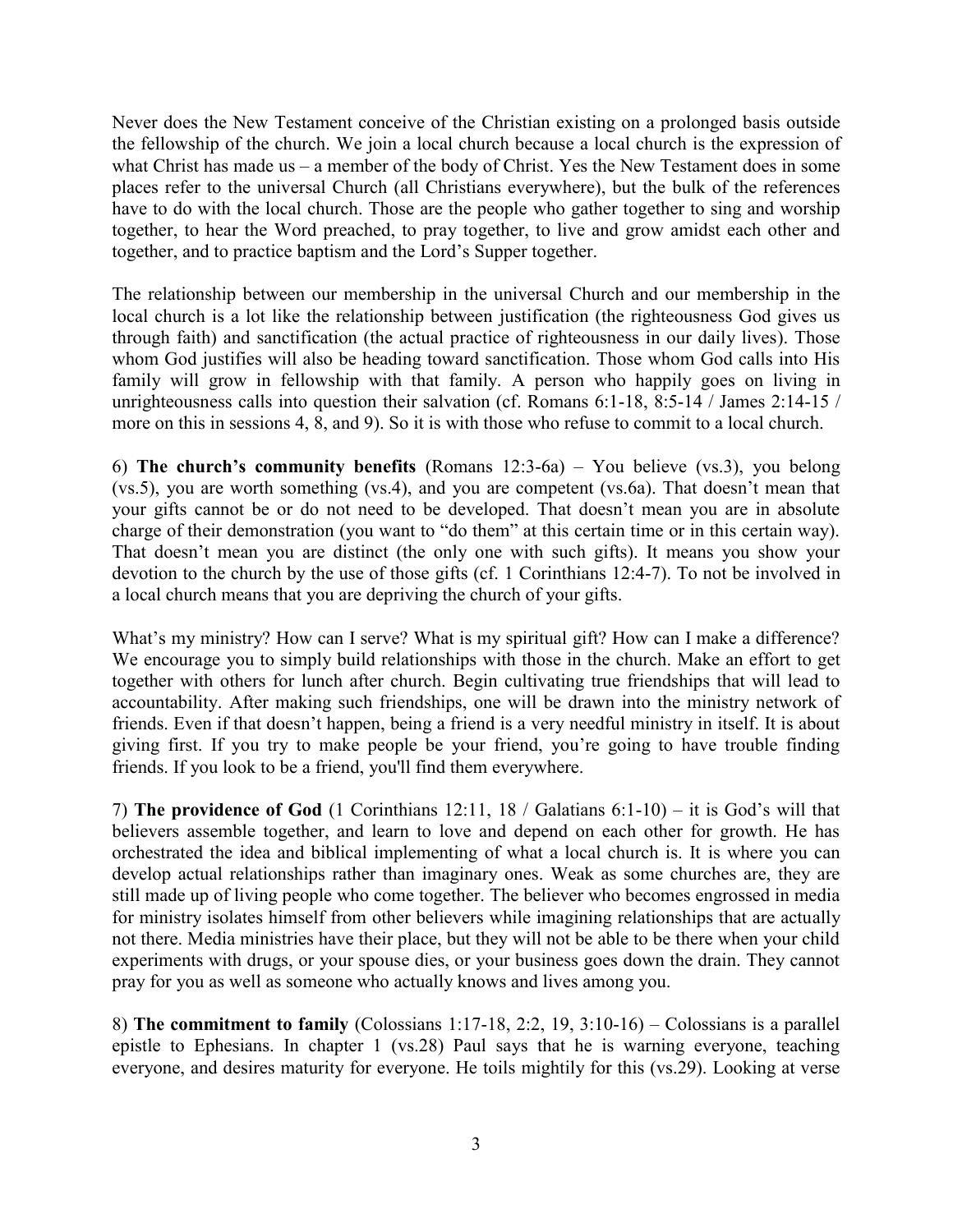1-4 of chapter 2, we see "hearts being encouraged, reaching all the riches, full assurance", etc. The more intimate our communion with other believers, the more spiritually rich we will be.

Now then you can clearly see the context here, warning and teaching for maturity in every person, struggling so that they all might be on the same page, strengthened (encouraged, confirmed) by being instructed in love (a good rendering of "knit together"), and coming to a more full understanding of just how marvelous Christ is.

Knit together in the riches of Christ, and sharing it with others. Church makes you stronger. Yes it means we will have to struggle, you can't be knit together without having to be twisted and turned and united. The result of this being knit together is to be able to reach a full, or wealthy, assurance.

However, to reach these riches, to reach a full assurance you *must* be knit together, can you see that? As an individual, you can have an assurance of your salvation, of course, but it reaches its fullness in the context of community. Even John the Baptist lost his assurance of who Jesus was when he was isolated (Matthew 11 / Luke 7).

Colossians 3 uses second person plurals ("you" as a group rather than "you" as an individual). It is easy to see that in the verses following verse 11, but indeed, it is all about a community effort, a building up of the new man; the corporate body of believers in Christ. The ideal for individual growth in grace is centered in the reality of a well functioning community of believers growing together.

Your local church may not be ideal but that doesn't mean the concept isn't real. The local church is God's ordained vehicle for your growth. God has not only ordained a Body but a community for that Body to grow in, all of us growing as individuals, and as a unit. Focusing on individual spirituality without paying proper attention to the corporate community is like weight training only one body part.

A church isn't simply a place to go to learn about stuff and pool money for missions. The church becomes your identity, with you as one part of the larger body (1 Corinthians 12:12-31). That sounds foreign to America, but not the Bible.

9) **Corporate Worship** – this is very important to God (Ephesians 5:19 / cf. Colossians 3:16 / 1 Corinthians 12-14). It gives us a taste of heaven (cf. Revelation 4-5). There is church in heaven, of course, but there is also church and church membership right up until the end, people will gather together to worship, etc. Corporate prayer and corporate worship is made authentic in a live local community rather than through a vicarious viewing of worship. God promises benefits and blessings to corporate worship, yet isolated virtual Christians only imagine themselves worshipping with others as they sit before the monitor. Someone who only participates through media only disobeys God by not participating in the ordinance of the Lord's Supper or the corporate experience of Baptism. We will discuss this more in chapter 7.

10) **Church Discipline** – Jesus says we need spiritual church discipline (Matthew 18:13-20). The local church is to be involved in administering discipline, promoting discipleship, and settling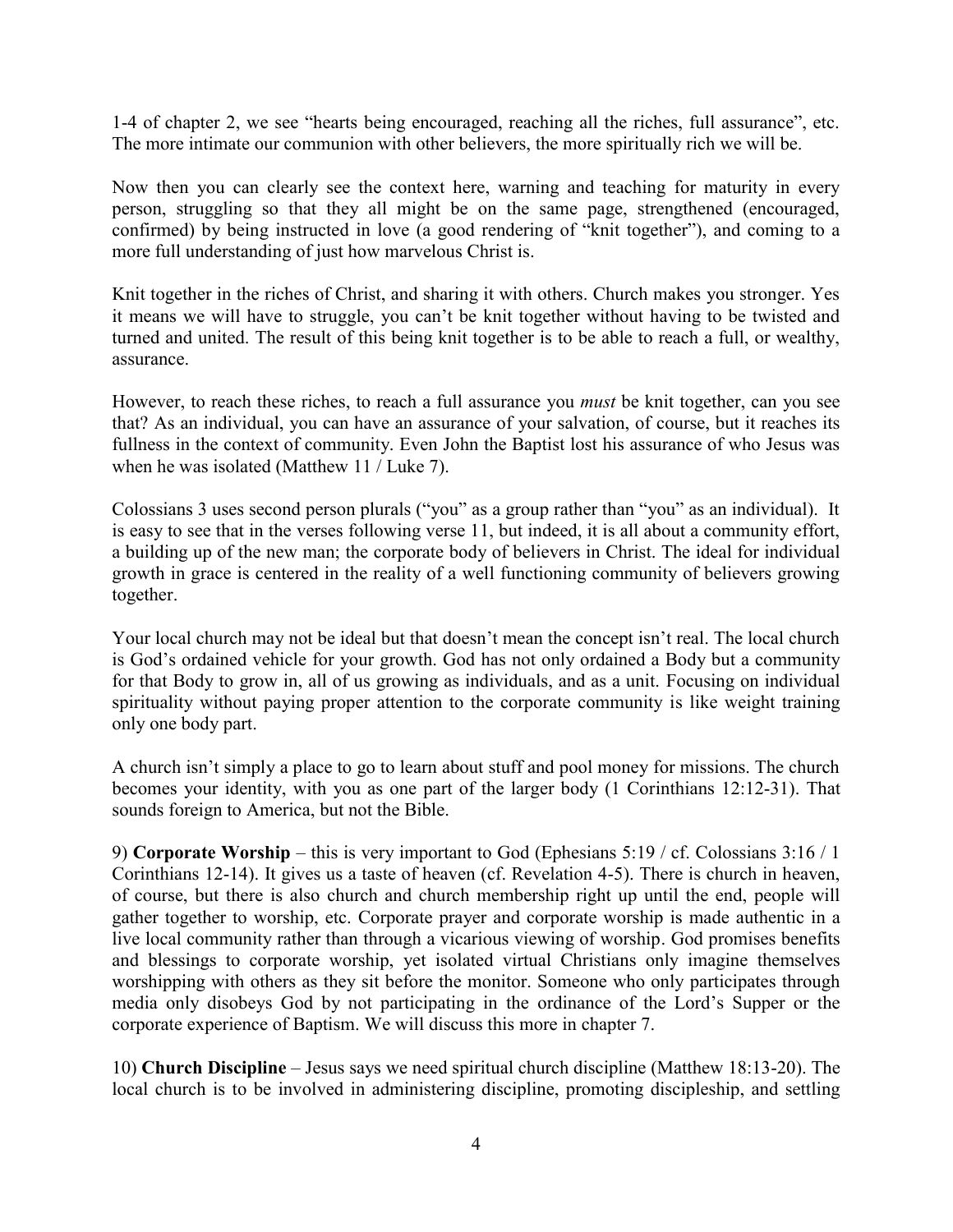disputes (1 Corinthians 5, 6, 7). In the NT we come across numerous "regulations" concerning church discipline, a practice that is moot in the absence of covenant and commitment between believers in a local assembly (cf. Romans 16:17-19 / 1 Corinthians 5:1-13 / 2 Corinthians 2:5-11 / 2 Thessalonians 3:6-15 / 1 Timothy 5:17-20, etc.). We will discuss this more in course #9.

11) **Accountability and Submission** – 1 Thessalonians 5:11-14 – All Christians are responsible "to respect those who labor among you and are over you in the Lord and admonish you". There is no evidence to suggest that a Christian can exempt themselves from the responsibility of accountability and submission to the authority of duly appointed leaders in a local assembly. There is no standard within the pages of the NT for a Christian "revolutionary" who follows Jesus independently of the life, accountability, and nurture of a local church.

The Pastoral Epistles (1 & 2 Timothy, Titus), along with Hebrews 13:7, 17, James 3:1, etc. indicate that we are supposed to be under the watch and care of spiritual leaders. 1 Corinthians 16:15-16 instructs us to be in subjection to servant leaders (support their service).

In the local church, if you stray from God, someone is there to bring you back. If you are not a vital member of a local church, you may stray deeper and deeper into sin even though you may have periodic church attendance or religious media fixes. Rather, you must subject yourself to the accountability that comes from engaging with real people. If you understand the deceitfulness of sin, you know you need that (Hebrews 3:12-13). We will discuss this more in course #8.

12) **Communion** – This is included in corporate worship, church benefits, and commitment to family, but it is so important that we have included it in a separate category. As Christians we are to be sharing in the fellowship of the Spirit (Philippians 2:1). We are to be communing with Christ, but also with one another. A major facet and the visible expression of this communion is manifest by taking the Lord's Supper.

Consider the fact that the Bible never mentions having the Lord's Supper outside the context of the local church community. Communion is with Christ, the Head, but also the Body, as those who are joined to the Lord are one with Christ and others (1 Corinthians 6:17 / Romans 12:5). He is the Head of His Body, the Church.

You are not supposed to take Communion by yourself, although there are many who do and are taught just that. Unfortunately it is not just those who don't attend a local church, but also those who think daily Communion outside of church is a good thing. However, that is actually selfish. You cannot have communion with God and take the Lord's Supper without ever having to partake with other people.

In 1 Corinthians 11:29 Paul tells us that those who take Communion unworthily are drinking damnation to themselves. Paul describes that unworthiness as failing to discern the Body of the Lord. Does this mean failing to recognize the elements as His Body? Reading the context of the passage, Paul is saying that failing to discern the Body is failing to consider the members of that Body, all the members.